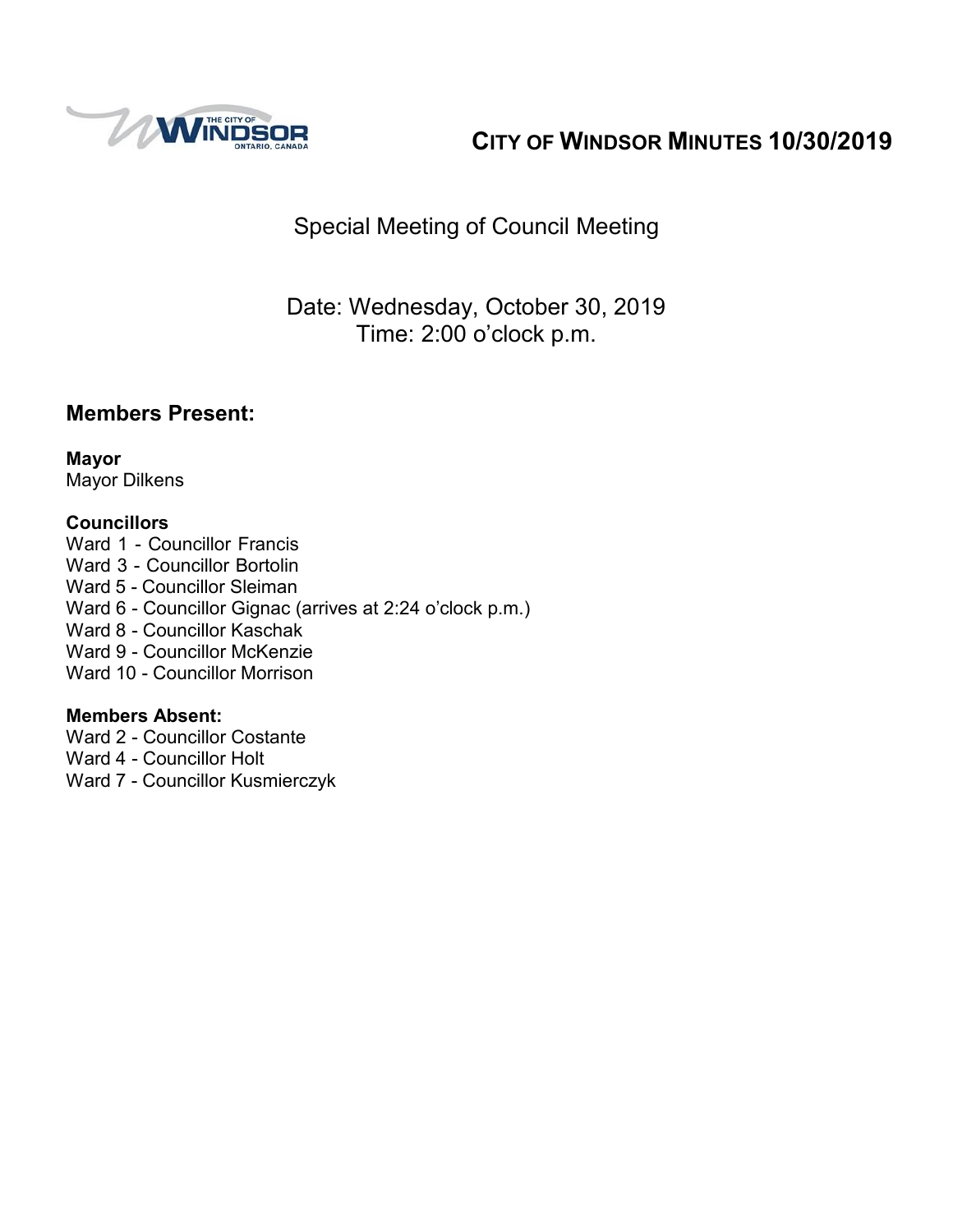#### **1. ORDER OF BUSINESS**

## **2. CALL TO ORDER**

The Mayor calls the meeting to order at 2:00 o'clock p.m.

#### **3. DISCLOSURE OF PECUNIARY INTEREST AND THE GENERAL NATURE THEREOF**

None disclosed.

## **4. COMMITTEE OF THE WHOLE**

Moved by: Councillor Sleiman Seconded by: Councillor Bortolin

That Council do now rise and move into Committee of the Whole with the Mayor presiding for the purpose of dealing with:

- (a) hearing requests for deferrals, referrals and/or withdrawals of any items of business;
- (b) hearing presentations and delegations;
- (c) consideration of business items;
- (d) consideration of by-law 118-2019 (inclusive).

Carried.

Councillor Gignac was absent from the meeting when the vote was taken on this matter.

## **9. REQUESTS FOR DEFERRALS, REFERRALS OR WITHDRAWALS**

None Requested.

## **10. PRESENTATIONS AND DELEGATIONS**

None.

## **11. REGULAR BUSINESS ITEMS**

#### **11.1. Investing in Canada Infrastructure Program - Community, Culture and Recreation Stream - Grant (ICIP-CCR)**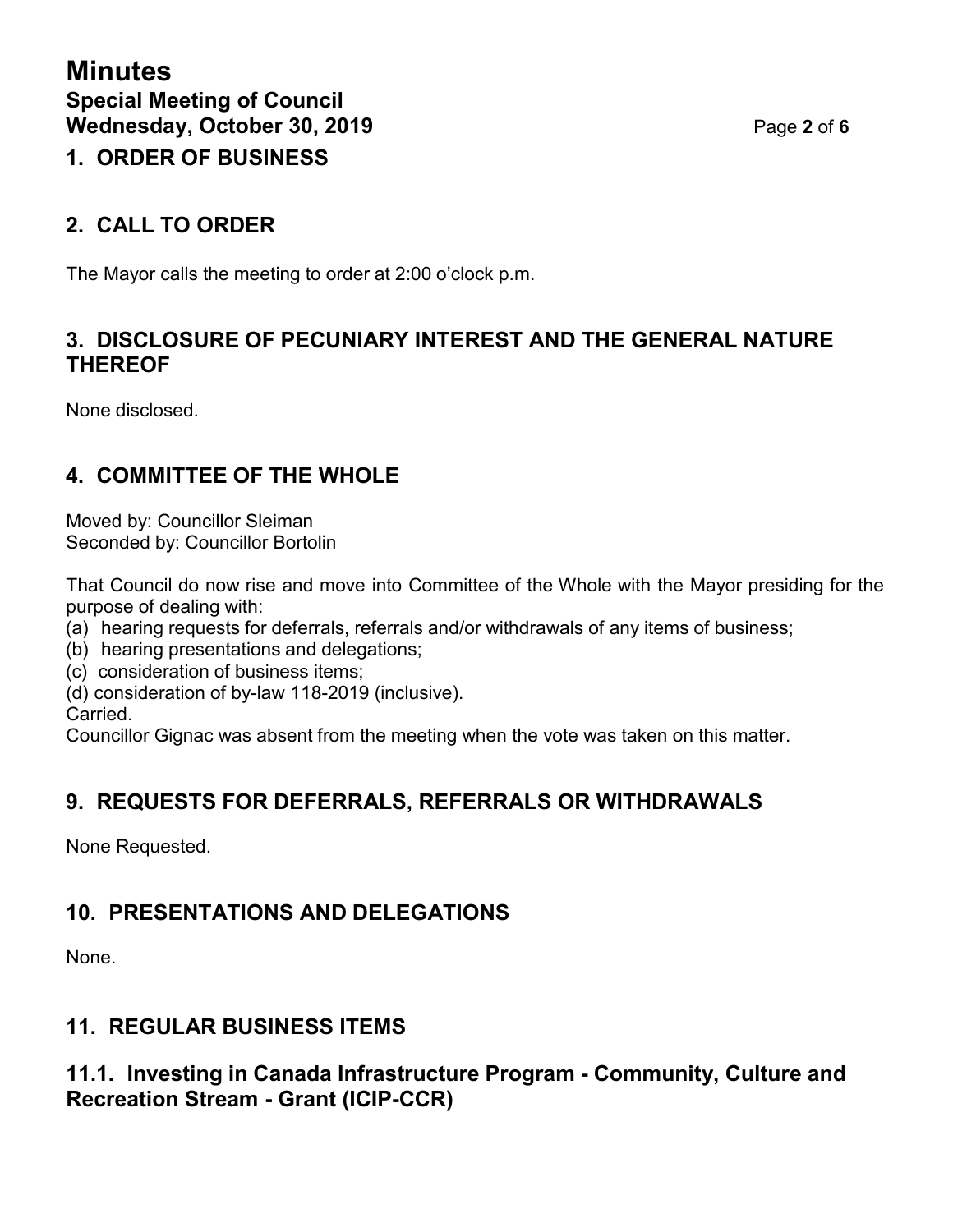## **Minutes Special Meeting of Council Wednesday, October 30, 2019** Page **3** of **6**

Moved by: Councillor McKenzie Seconded by: Councillor Francis

Decision Number: CR529/2019

- 1) That City Council **AUTHORIZE** the Chief Administrative Officer to submit an application for the project outlined in this report, to the Investing in Canada Infrastructure Canada Program (ICIP), Community, Culture and Recreation (CCR) Stream subject to the documents being satisfactory in technical content to the City Engineer, the Corporate Leader Parks, Recreation & Culture and Facilities and the City Planner and in financial content to the City Treasurer; and,
- 2) That City Council **APPROVE** the use of funding totalling \$11,300 from the Grant Matching and Inflationary Pressures project (FIN-001-019) for third party assistance in writing this grant application and that these funds **BE TRANSFERRED** to the Asset Management Service Design and Implementation Project (7131117) for tracking of these costs; and,
- 3) That City Council **APPROVE** the recommended funding sources as identified in the Financial Matters section of this report for the City portion of the eligible project costs and any ineligible costs and that all funds be moved to the ICIP – CCR Project (PFO-011-20) in the 2020 8-year Capital Budget and **BE DEEMED** as Placeholder funding; and,
- 4) That City Council **ACKNOWLEDGE** the potential future operational and capital budget costs associated with the on-going maintenance and sustainability of the assets resulting from this project and **DIRECT** Administration to include these costs in future operational budgets as well as Asset Management Plans and Capital Budgets as appropriate; and,
- 5) That in the event the City receives written confirmation of the Grant funding being awarded to the City, that City Council **APPROVES** the following:
	- a) That City Council **PRECOMMIT** the following funding in the ICIP CCR Project (PFO-011-20), so that these funds are available for immediate use:
		- i) 2020 Funding: \$4,667,881
		- ii) 2021 Funding: \$1,800,000
		- iii) 2022 Funding: \$4,229,621
		- iv) 2023 Funding: \$2,926,540
	- b) That funding in the ICIP-CCR project (PFO-11-20) identified in 2024 to 2027 **BE DEEMED** precommited and available for immediate use once funding for each respective year falls within the 5 years:
		- i) 2024 Funding: \$3,117,540
		- ii) 2025 Funding: \$2,941,945
		- iii) 2026 Funding: \$727,000
		- iv) 2027 Funding: \$300,000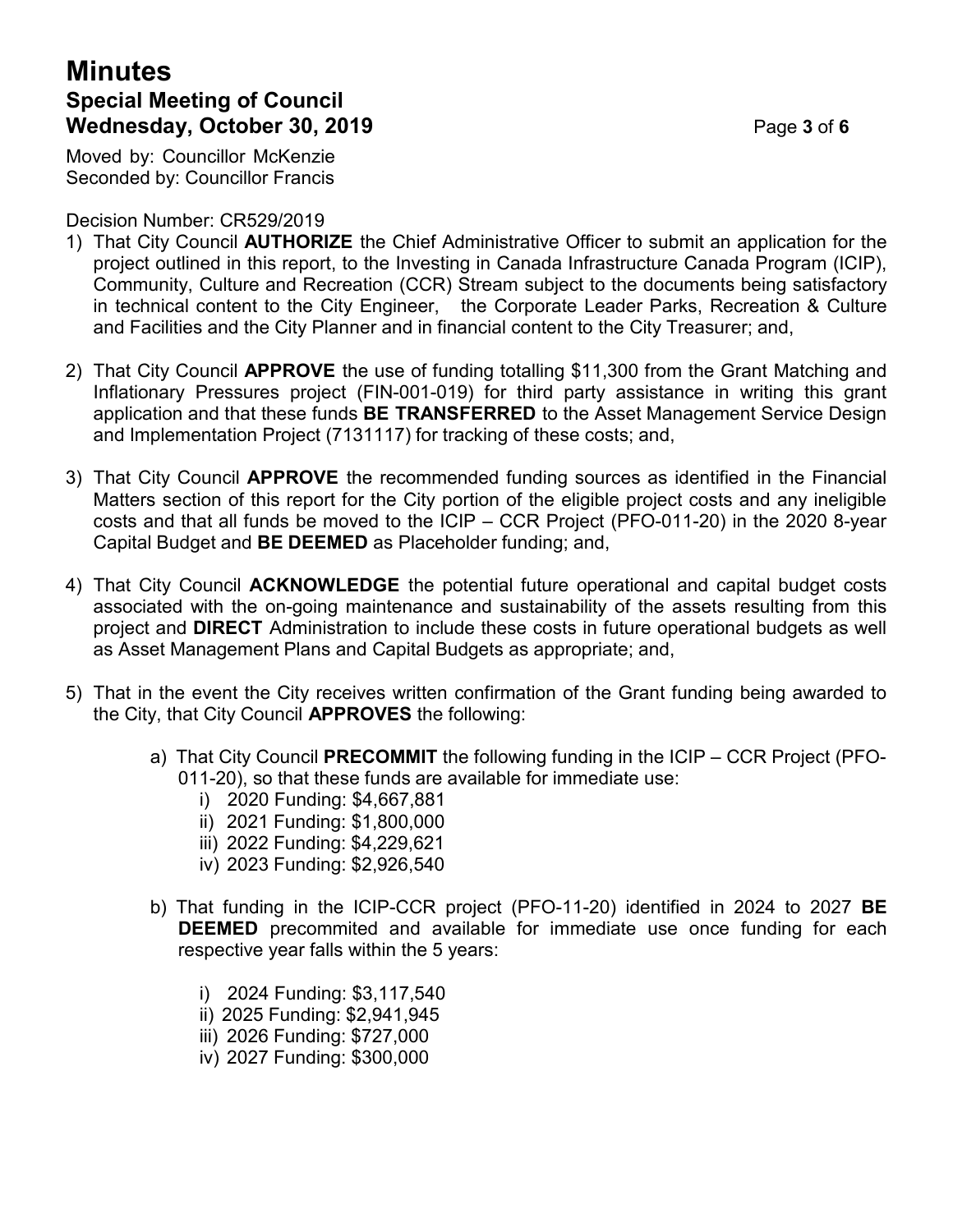# **Minutes Special Meeting of Council Wednesday, October 30, 2019** Page **4** of **6**

- c) That City Council **AUTHORIZE** Administration to transfer estimated funding amounts between the various capital project accounts that will be used to track actual ICIP-CCR expenditures in order to address, if necessary, any surpluses or deficits that may arise within one or more of these capital project accounts, provided the total overall project remains within budget; and,
- d) That the Chief Administrative Officer and City Clerk **BE AUTHORIZED** to execute any agreements, declarations or approvals required resulting from receiving grant funding approval for the ICIP-CCR program subject to such documents being satisfactory in technical content to the City Engineer, to the Corporate Leader Parks, Recreation & Culture and Facilities and to the City Planner, in financial content to the City Treasurer, and in Legal form to the City Solicitor; and,
- e) That the Chief Administrative Officer **BE AUTHORIZED** to delegate signing of all claims, progress reports and applicable schedules and other such documents as may be required as part of the request for payment to the City Engineer or designate, subject to financial content approval from the area's Financial Planning Administrator or their manager; and,
- f) That the Chief Administrative Officer and City Clerk **BE AUTHORIZED** to sign agreements or contracts with successful vendors/proponents/bidders satisfactory in technical content to the City Engineer, in financial content to the City Treasurer, and in form to the City Solicitor; and,
- g) The Purchasing Manager **BE AUTHORIZED** to issue Purchase Orders as may be required to effect the recommendation noted above, subject to all specifications being satisfactory in technical content to the City Engineer and in financial content to the City Treasurer.

Carried.

Report Number: C 167/2019 Clerk's File: GFG2019

## **13. BY-LAWS (First and Second Readings)**

Moved by: Councillor Gignac Seconded by: Councillor Kaschak

That the following By-law No. 118-2019 be introduced and read a first and second time:

**118-2019** A BY-LAW TO CONFIRM PROCEEDINGS OF THE COUNCIL OF THE CORPORATION OF THE CITY OF WINDSOR AT ITS SPECIAL MEETING HELD ON THE 30TH DAY OF OCTOBER, 2019 Carried.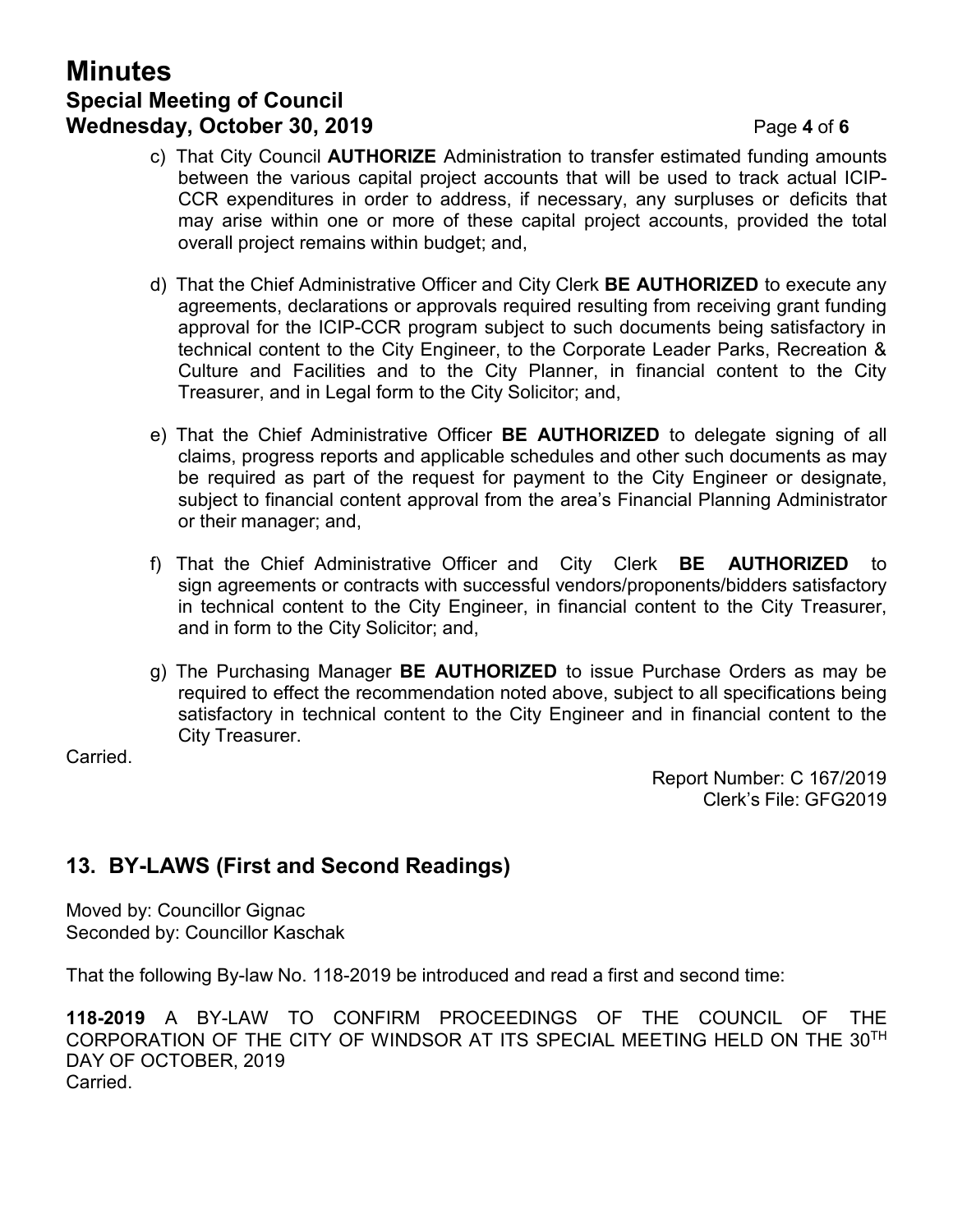## **Minutes Special Meeting of Council Wednesday, October 30, 2019** Page **5** of **6 14. MOVE BACK INTO FORMAL SESSION**

Moved by: Councillor McKenzie Seconded by: Councillor Morrison

That the Committee of the Whole does now rise and report to Council respecting the business items considered by the Committee:

- 1) Items Deferred Items Referred
- 2) Consideration of the Balance of Business Items (as presented)
- 3) By-law given first and second readings (as presented)

Carried.

## **15. THIRD AND FINAL READING OF THE BY-LAWS**

Moved by: Councillor McKenzie Seconded by: Councillor Morrison

That By-law No. 118-2019 having been read a first and second time be now read a third time and finally passed and That the Mayor and Clerk **BE AUTHORIZED** to sign and seal the same notwithstanding any contrary provision of the Council. Carried.

## **16. ADJOURNMENT**

Moved by: Councillor Sleiman Seconded by: Councillor Bortolin

That this Council meeting stand adjourned until the next regular meeting of Council or at the call of the Mayor. **Carried** 

Accordingly, the meeting is adjourned at 2:41 o'clock p.m.